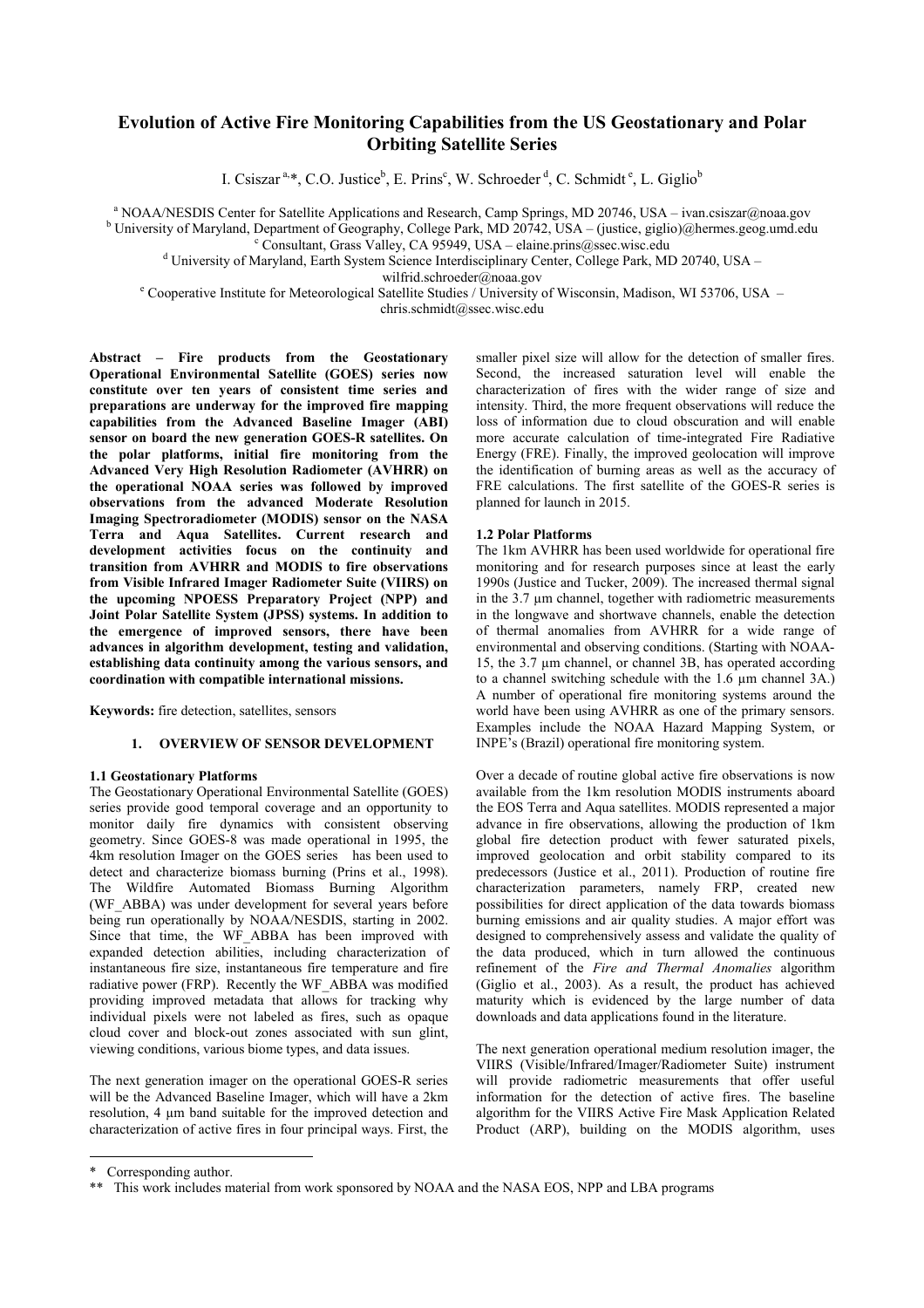primarily the M13 (4.05  $\mu$ m) and M15 (10.76  $\mu$ m) bands, aggregated from the native resolution measurements into 750m medium resolution pixels according to a scheme aimed at reducing the decrease of resolution towards the edges of the scan line. The first VIIRS sensor will be flown on the NPP (NPOESS Preparatory Project) satellite, to be launched in late 2011, with planned subsequent operational VIIRS sensors on JPSS (Joint Polar Satellite System) and Defense Weather Satellite System (DWSS) satellites (Justice et al. 2011).



Figure 1. Timeline of long-term US satellite missions with coarse resolution sensors applicable for fire detection. Black lines indicate sensors with dedicated channels for hot spot detection. Grey lines correspond to sensors with suboptimal saturation levels in the 4µm band.

## **2. PREPARATION FOR THE NEXT GENERATION OF OPERATIONAL SENSORS**

An important element of the current algorithm development and verification efforts is the convergence and leveraging of activities between the geostationary and polar orbiting platforms. These activities are coordinated by the GOES-R and JPSS Algorithm Working Groups and the NASA NPP Science Team.

#### **2.1 Algorithm Development**

Both the ABI and VIIRS fire detection algorithms follow the principles of the thresholding-contextual approaches previously implemented within the GOES Imager and MODIS processing systems. Algorithm improvements include modifications to account for the different sensor characteristics and the inclusion of advanced tests as a result of prior experience. For example, detailed evaluation of MODIS fire detections in the Amazon revealed increased false alarms at forest clearings with sizes compatible with the MODIS pixel size. A new test to reduce such false alarms was implemented in the latest version (Collection 6) of the MODIS active fire algorithm and is proposed to be included in the VIIRS algorithm.

#### **2.2 Product Validation**

The validation plans for ABI and VIIRS build on the use of fine resolution near-coincident imagery for fire detection and characterization assessment. The validation approach is similar to the method developed for the Terra MODIS *Fire and Thermal Anomalies* product (Justice et al., 2002), which was based on the use of Landsat-class data including coincident 30m resolution ASTER (Advanced Spaceborne Thermal Emission and Reflection Radiometer) imagery (Morisette et al., 2005; Csiszar et al., 2006), and near-coincident 30m resolution Landsat-5 TM imagery.

Due to the transient nature of active fires, the above methodology is applicable only if simultaneous Landsat-class observations are available (Csiszar and Schroeder, 2008). This is less an issue for geostationary sensors with frequent observations (Schroeder et al., 2008). However, it is not possible to directly use Landsat-class data, normally collected during the local morning hours (~10am) to validate NPP VIIRS

data collected at the early afternoon overpass. Alternative reference data sets are limited in this case, to those derived from airborne instruments with fire-dedicated bands. Additionally, the limited reference data can be used to verify the accuracy of theoretical radiative transfer simulations to estimate the detection capabilities from medium resolution sensors.

## **3. TOWARDS A LONG-TERM ACTIVE FIRE DATA RECORD**

#### **3.1 Data Continuity and Compatibility**

Fire Disturbance is an Essential Climate Variable (ECV) defined by the Global Climate Observing System (GCOS, 2010). Within the Fire Disturbance ECV, active fire occurrence is one of the supplementary variables. General requirements for long-term satellite-based data records for ECVs are articulated in the GCOS Climate Monitoring Principles for satellite measurements, which specify requirements both for observing systems and for product generation and distribution (GCOS, 2006).

The GOES fire data record, now spanning over a decade, albeit for the Western Hemisphere, allows the creation of long-term consistent datasets that also characterize the diurnal cycle of fire activity. For example, this capability was utilized by a project within the Large-scale Biosphere-Atmosphere Experiment in the Amazon (LBA) to derive a 10-year (1998- 2007) active fire data record for South America from GOES imager data, using a refined fire detection algorithm within the system.

The long data record of AVHRR makes it an essential part of a long-term, multi-sensor record of fire activity. For AVHRR major sensor-related challenges include the relatively low saturation level of the 3.7 µm channel, the orbital drift of the early NOAA satellites and pixel geolocation inaccuracies. Additionally, detection of most fires requires full resolution observations and therefore the globally and systematically available 4km Global Area Coverage (GAC) data are inadequate for global active fire monitoring. While regionalscale long-tem reprocessing (e.g. Pu et al., 2007), as well as global-scale data collection and processing for limited time periods (e.g. Dwyer et a., 2000) have taken place, the reprocessing of the complete 1-km AVHRR archive remains a challenge.

The availability of several years of global MODIS fire data series allows for the analysis of the spatial and temporal dynamics of fire activity (Csiszar et al., also Giglio et al.). Fire detections from the latest reprocessing of the MODIS data record have been processed into Terra and Aqua MODIS monthly Climate Modeling Grid (CMG) fire products at 0.5º spatial resolution (Giglio et al., 2006). The MODIS CMG fire products are primarily intended to facilitate the incorporation of the MODIS active fire products into global climate, emissions, and chemical transport models. Data layers in this product include fire pixel counts (corrected for geometric effects, missing observations, and variable cloud cover), FRP, mean fire detection confidence and land use and land cover information.

# **3.2 International Coordination**

Global Observation of Forest Cover/Global Observation of Landcover Dynamics (GOFC-GOLD) is a panel of the Global Terrestrial Observing System (GTOS) and also part of the project of the Integrated Global Observing Systems (IGOS)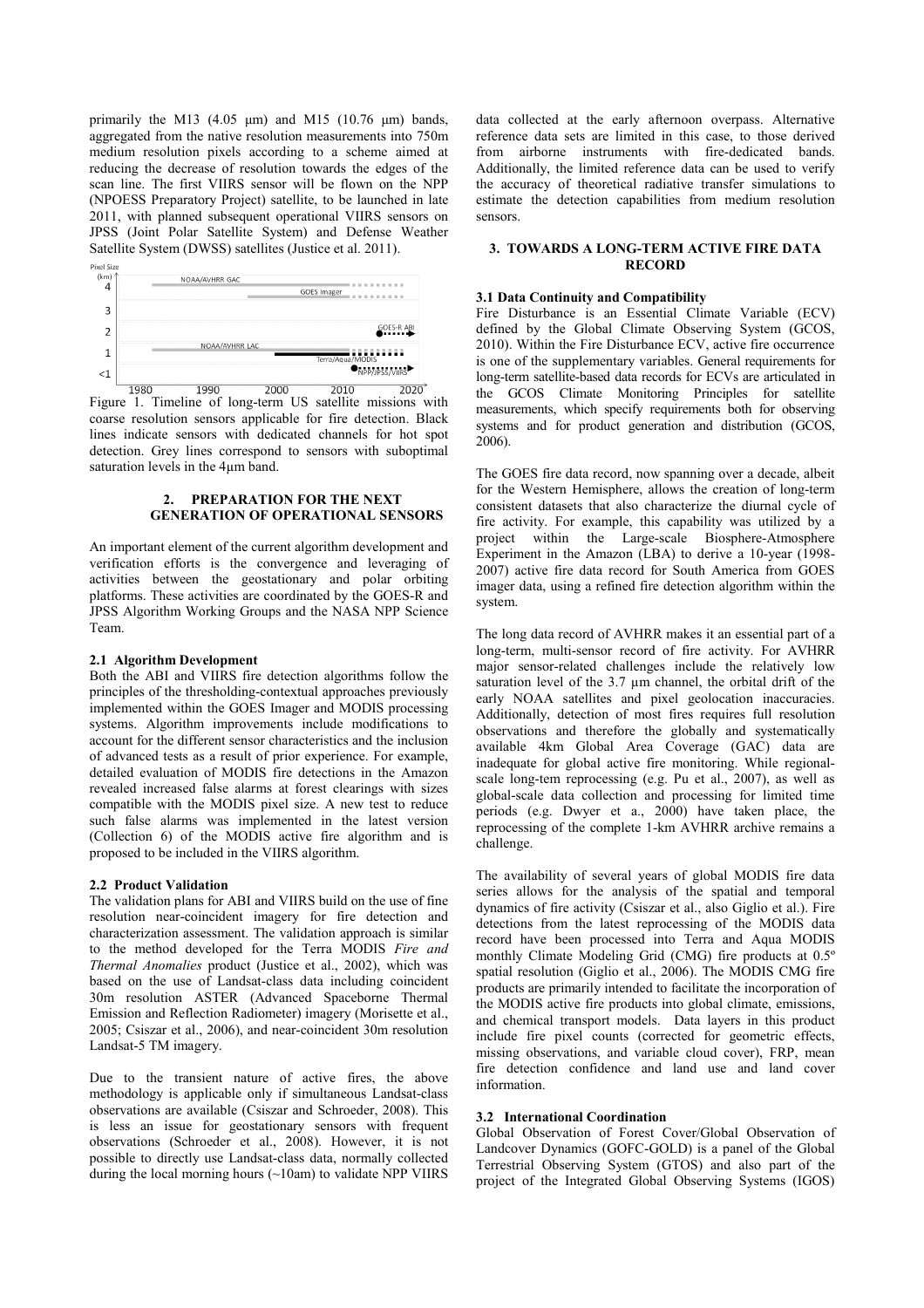(Townshend et al., 2011). The GOFC-GOLD Fire Mapping and Monitoring theme is aimed at providing the necessary coordination to improve fire data access and use, and to secure long-term fire observing systems. The GOFC-GOLD Fire program addresses the needs of resource managers, policy makers and the scientific community, covering such topics as fire danger rating, fire detection and characterization, fire affected area mapping, post fire recovery and fire emissions. The goals include summarizing fire management and research information needs for the data providers, improving improved access to and use of fire data and information, standardizing satellite products and determining their accuracy, promoting research and development to improve information provision, and securing long term global operational monitoring of fires.

One of the specific goals of GOFC-GOLD fire is the development of an operational global geostationary fire network providing observations of active fires in near real time from satellites operated by multiple agencies (Prins et al., 2001). In response to this goal, NOAA/NESDIS has implemented an extended WF\_ABBA processing system that now includes, in addition to GOES, data from the Meteosat Second Generation (MSG) SEVIRI (Spinning Enhanced Visible Infra-Red Imager) and the MTSAT-1R/-2 sensors, forming a near-global operational system. Planning is underway for the inclusion of additional sensors, such as that of the Communication, Ocean, and Meteorological Satellite (COMS) of the Korea Geostationary Satellite Program and the Indian geostationary satellite, INSAT-3D.

GOFC-GOLD, in coordination with the Committee on Earth Observation Satellites (CEOS), also articulates the need for the compilation and reprocessing of full resolution AVHRR measurements from on-board Local Area Coverage (LAC) data and direct-readout High Resolution Picture Transmission (HRPT) receiving stations. This activity would build on similar efforts such as the International Geosphere Biosphere Program (IGBP), Global Land 1km AVHRR Project by the US Geological Survey (Teillet et al., 2000).

As fire detection capabilities strongly depend on the observing system, establishing a continuity is also needed among AVHRR, MODIS, VIIRS as well as non-US sensors such as the (Advanced) Along-Track Scanning Radiometer ((A)ATSR), and the upcoming Sea and Land Surface Temperature Radiometer (SLSTR) on the ESA GMES Sentinel-3 satellite. Such continuity can be established by improved understanding of detection capabilities through systematic product validation and simulations. This could include geostationary fire observations as a reference to account for differences in satellite overpass times and the consequent different sampling of the diurnal cycle of fire activity from polar orbiters. For inter-comparison and inter-use of products from international satellite systems, it will be important to have accepted standards for products and protocols for product validation.

#### **REFERENCES**

I. Csiszar, A. Abdelgadir, Z. Li, J. Jin, R. Fraser, and W.-M. Hao, "Interannual changes of active fire detectability in North America from long-term records of the Advanced Very High Resolution Radiometer", J Geophys Res 108, (D2), 4075, doi:10.1029/2001JD001373, 2003.

I. Csiszar, L. Denis, L. Giglio, C.O. Justice, and J. Hewson, "Global fire distribution from MODIS", Int. J. Wildland Fire**,** 14, 117-130, 2005.

I. Csiszar, J. Morisette, and L. Giglio, "Validation of active fire detection from moderate-resolution satellite sensors: The MODIS example in Northern Eurasia", IEEE Trans. on Geo. and Rem. Sens., pp. 1757-1764, 2006.

I. Csiszar and W. Schroeder, "Short-term observations of the temporal development of active fires from consecutive sameday ETM+ and ASTER imagery in the Amazon: Implications for active fire product validation", IEEE J. Sel. Top. in Appl. Earth Obs. and Rem. Sens., pp. 248-253, 2008.

E. Dwyer, S. Pinnock, J.M. Grégoire, and J.M.C. Pereira, "Global spatial and temporal distribution of vegetation fire as determined from satellite observations", Int. J. Remote Sens. 21:1289-1302, 2000.

GCOS: Systematic Observation Requirements for Satellitebased Products for Climate. GCOS-107, WMO/TD No. 1338. 2006.

GCOS: Implementation Plan for the Global Observing System of Climate in Support of the UNFCCC (2010 Update). GCOS-138, (GOOS-184, GTOS-76, WMO-TD/No. 1523), 2010.

L. Giglio, J. Descloitres, C.O. Justice, and Y. Kaufman, "An enhanced contextual fire detection algorithm for MODIS", Remote Sens. Environ.*,* 87:273-282, 2003.

L. Giglio, I. Csiszar, A. Restas, J.T. Morisette, W. Schroeder, D. Morton, and C.O. Justice, "Active fire detection and characterization with the Advanced Spaceborne Thermal Emission and Reflection Radiometer (ASTER)", Remote Sens. of Environ., 112, 3055-3063, 2008.

L. Giglio, I. Csiszar, and C.O Justice, "Global distribution and seasonality of active fires as observed with the Terra and Aqua MODIS sensors*",* J. Geophys. Res. - Biogeosciences*,* Vol 111, G02016, doi:10.1029/2005JG000142, 2006.

C.O. Justice, L. Giglio, S. Korontzi, J. Owens, J.T. Morisette, D.P. Roy, J. Descloitres, S. Alleaume, F. Petitcolin, and Y. Kaufman, "The MODIS fire products", Remote Sens. Environ. 83:244-262, 2002.

C.O Justice and C.J. Tucker III, "Coarse Resolution Optical Sensors", In T.A. Warner, M.D. Nellis, and G. M. Foody. (Eds.) Handbook of Remote Sensing**.** SAGE Publications Inc., London, UK. 139-150, 2009.

C. O. Justice, L. Giglio, D. Roy, L. Boschetti, I. Csiszar, D. Davies, S. Korontzi, W. Schroeder, and K. O'Neal, "Global Fire Products from the MODIS instruments", Ramachandran, B, Justice C.O., Abrams M.J. Land Remote Sensing and Global Environmental Change: NASA's Earth Observing System and the Science of ASTER and MODIS. Series: [Remote Sensing](http://www.springer.com/series/6477)  [and Digital Image Processing,](http://www.springer.com/series/6477) Vol. 11, Springer Verlag. 873p. ISBN: 978-1-4419-6748-0, 2011.

C.O. Justice, E. Vermote, J. Privette, and A. Sei, "The Evolution of U.S. Moderate Resolution Optical Land Remote Sensing from AVHRR to VIIRS", Ramachandran, B, Justice C.O., Abrams M.J. 2011. Land Remote Sensing and Global Environmental Change: NASA's Earth Observing System and the Science of ASTER and MODIS. Series: [Remote Sensing](http://www.springer.com/series/6477)  [and Digital Image Processing](http://www.springer.com/series/6477), Vol. 11, Springer Verlag. 873p. ISBN: 978-1-4419-6748-0, 2011.